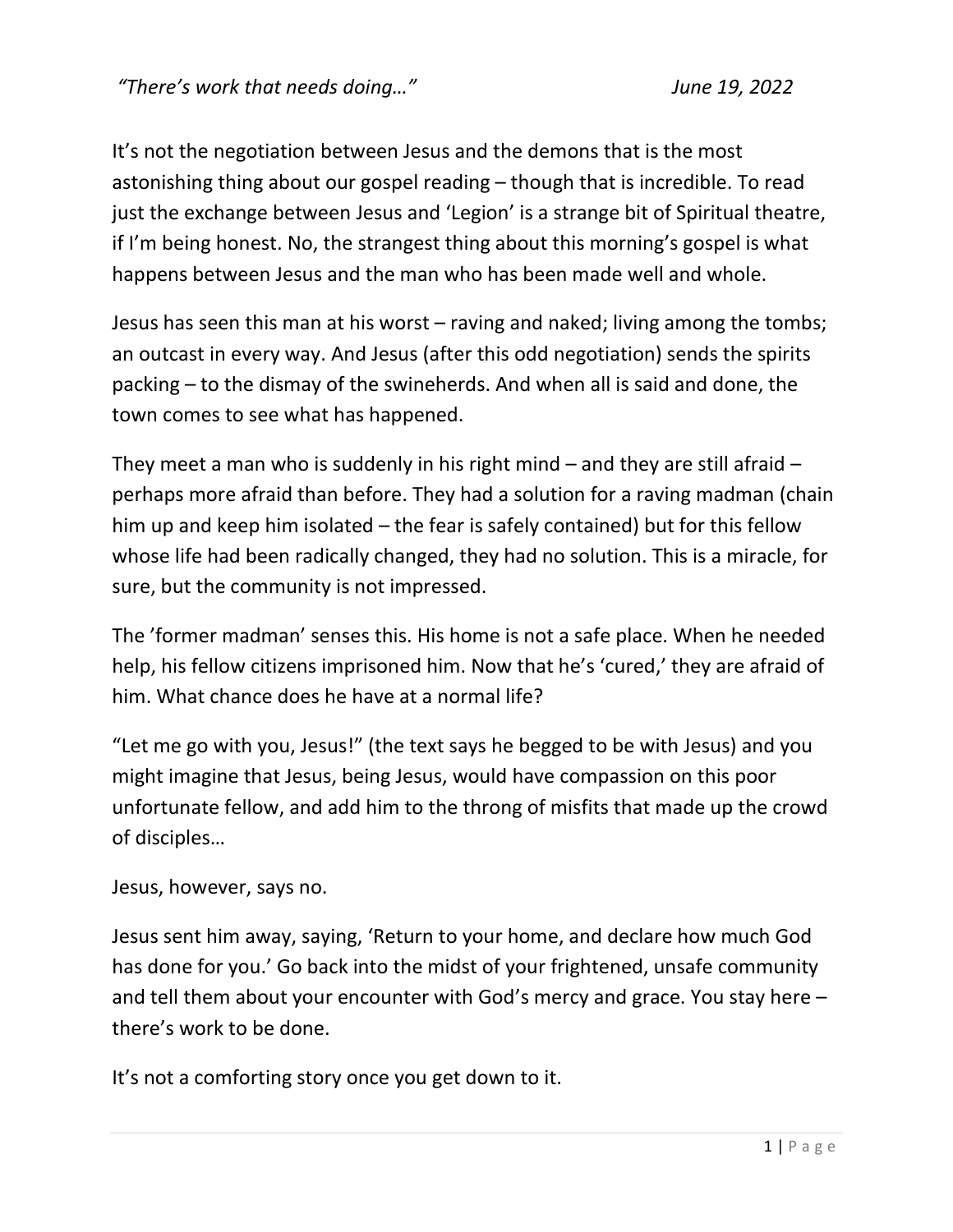*"There's work that needs doing…" June 19, 2022*

Sure, a man has been made well – he has his life back, but the neighbourhood is not sure what to make of him. The same folks who chained him up are still afraid – maybe he'll have a relapse – maybe his cure is only temporary – maybe it's a trick. And Jesus leaves him behind as a witness to God's goodness and power perhaps the only witness in town. A strange and challenging circumstance, but the story must be told, says Jesus, and you're the one to tell it.

The history of faithfulness is a history of folks who are called to tell God's story in potentially hostile places or under less-than-ideal circumstances. Abram is compelled to leave his homeland. Moses goes back to Egypt – where his life may be in danger. Joseph is sold, then jailed. Various prophets are mocked and persecuted. Poor Elijah wins a battle with the prophets of Baal, then is chased from the scene by the wrath of the queen. The call to share God's story is not for the faint of heart.

Elijah brings this injustice to God's attention (after being on the run for the requisite 40 days) God sees to Elijah's need along the way (eat  $-$  rest  $-$  etc) then meets Elijah with the best question in Scripture: 'what are you doing HERE?'

The question presumes that Elijah should be somewhere else – he had a job to do, after all. He was anointed – a prophet of the Most High. And Elijah offers his complaint – completely legitimate (I did my job, and now they want to kill me!) and God's solution is…challenging.

Get up and go – there's work to be done. Anoint kings. Train your successor. Don't assume that your struggles somehow mark the end of God's ability to act.

Why do these stories matter to us? Well, the church has been singing Elijah's song for decades. 'We used to matter – no one cares – we've been faithful and it doesn't seem to matter. What's the point!'

Or, like the man from the Gerasene, we see in Jesus a friend – someone in whose presence we'll be safe and welcome. And Jesus says 'stay put – there's work to be done.' Stay among those who don't understand – speak to those who are suspicious of you – work it out. Share your story. Figure out how to understand